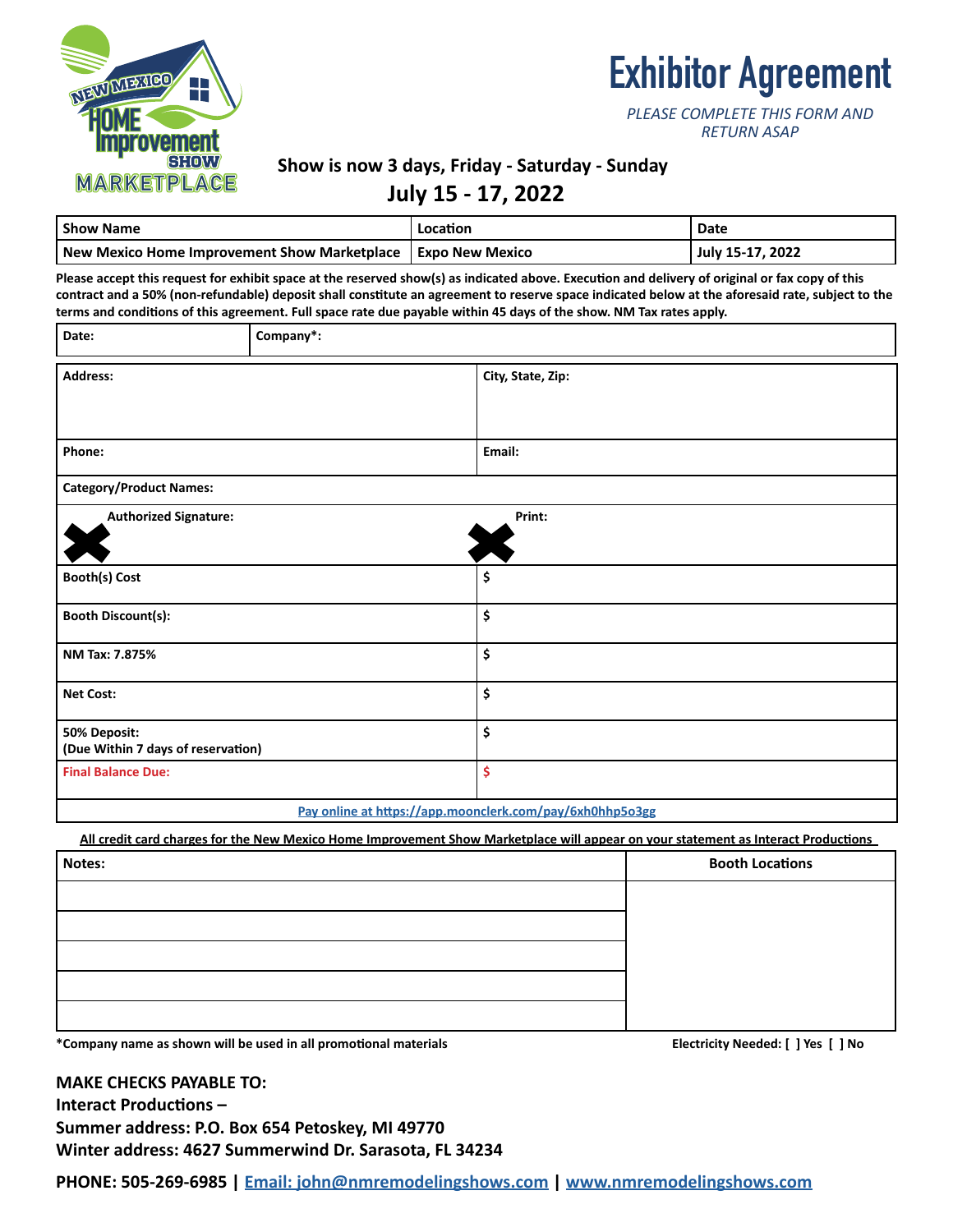

## **Show is now 3 days, Friday - Saturday - Sunday July 15 - 17, 2022**

### **Show Location**

• Expo New Mexico

#### **Show Dates**

• July 15-17, 2022

### **Show Hours**

- Friday: 2:00pm -7:00pm
- Saturday: 10:00am 5:00pm
- Sunday: 10:00am 4:00pm

#### **Booth Rates**

• \$895.00 - 10x10 Standard \$995.00 - 10x10 Corner \*Tax to be added to above pricing\*

### **Show discounts**

- Pay in full 10% off
- New customer 10% off
- Landscape Display 10x20 \$950.00 + tax
- MarketPlace Display 10x10 \$500.00 + tax

### **Included with Booth Package**

- 3' high curtained side dividers
- 8' high curtained backdrop
- Company Identification Sign
- Electricity for booth if needed:
- 500 watt duplex (110 power only) percompany
- Additional power required will be at exhibitor's expense

### **Show Advertising**

#### **• Show Program**

With a complete list of exhibitors, floor plan and articles on featured items at the show. Exhibitors canadvertise in the program at special discounted pricing.

#### **• Radio**

Our shows run over a thousand commercial and promotional advertisements for each event on everysingle one of the top 15 radio stations in the market.

#### **• Television**

We are sponsored on the top broadcast stations in the market and run hundreds of ads on cable tv to goalong with our broadcast partners.

#### **• Outdoor**

Bus panels and billboards.

### **• Social Media**

Starts three weeks out with Google, Facebook, LinkedIn, TikTok, Twitter, Tumblr, advertising and articles aboutsponsors and new vendors.

## **Who?**

John Pravato of Interact Productions. 30 years experience producing consumer shows in Albuquerque and other markets.

## **Why Exhibit?**

Face-to-Face contact! Consumer shows are your most costeffective way to reach customers.

## **What do you get?**

Qualified buyers! My past home improvement shows have drawn thousands of attendees.

## **How?**

Creative and effective social media network television, cable television, radio, outdoor (billboards and bus panels) will ensure the highest possible attendance of motivated customers.

## **Sponsorships**

Call David Griffin for sponsorship opportunities. 505-410-2693

## **Contact Info**

Interact Productions John Pravato (505)269-6985 john@nmremodelingshows.com

Jan Corcoran (505) 225-8306 jan@nmremodelingshows.com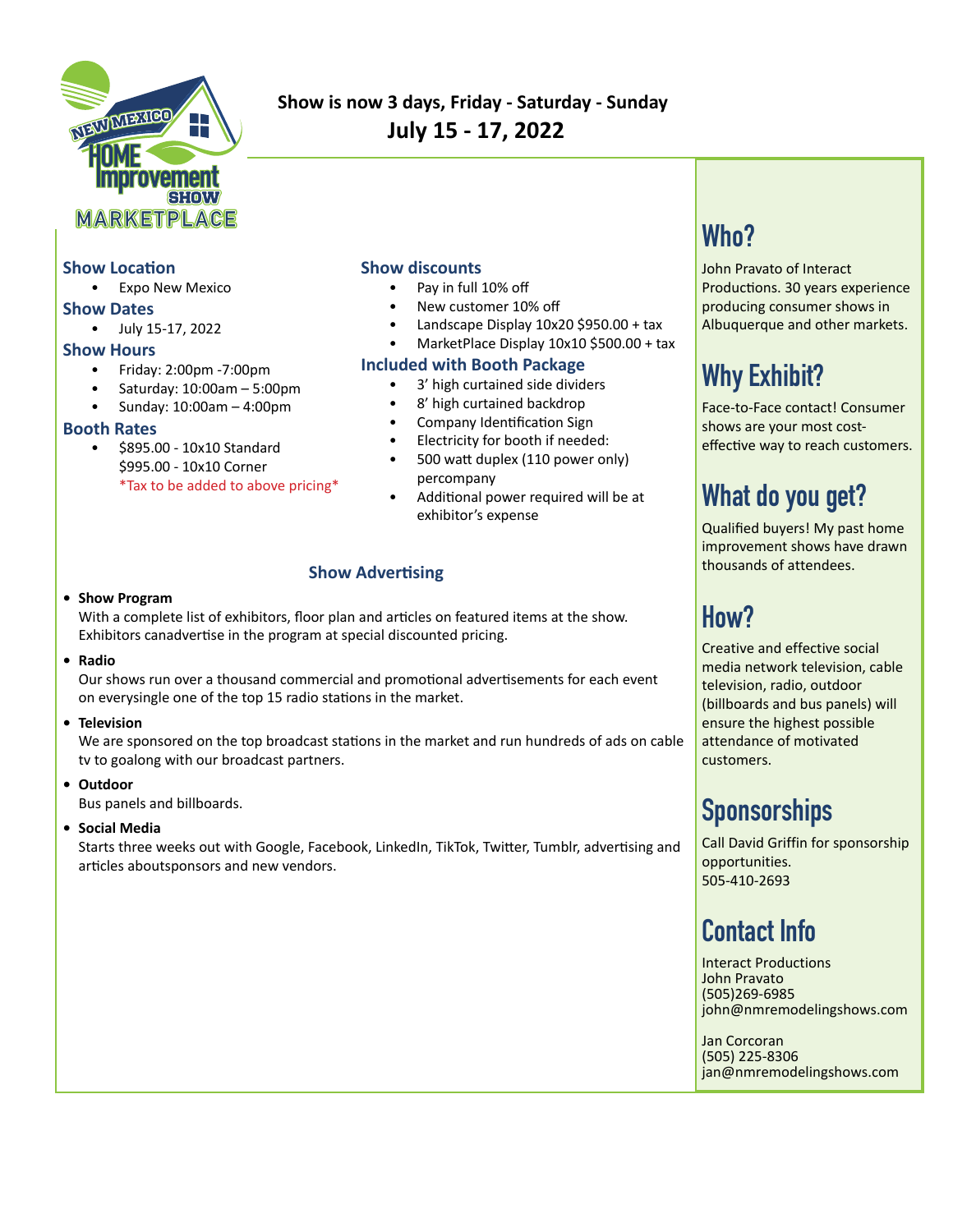## **Show is now 3 days, Friday - Saturday - Sunday July 15 - 17, 2022**





John Pravato (505)269-6985 john@nmremodelingshows.com

Jan Corcoran (505) 225-8306 jan@nmremodelingshows.com